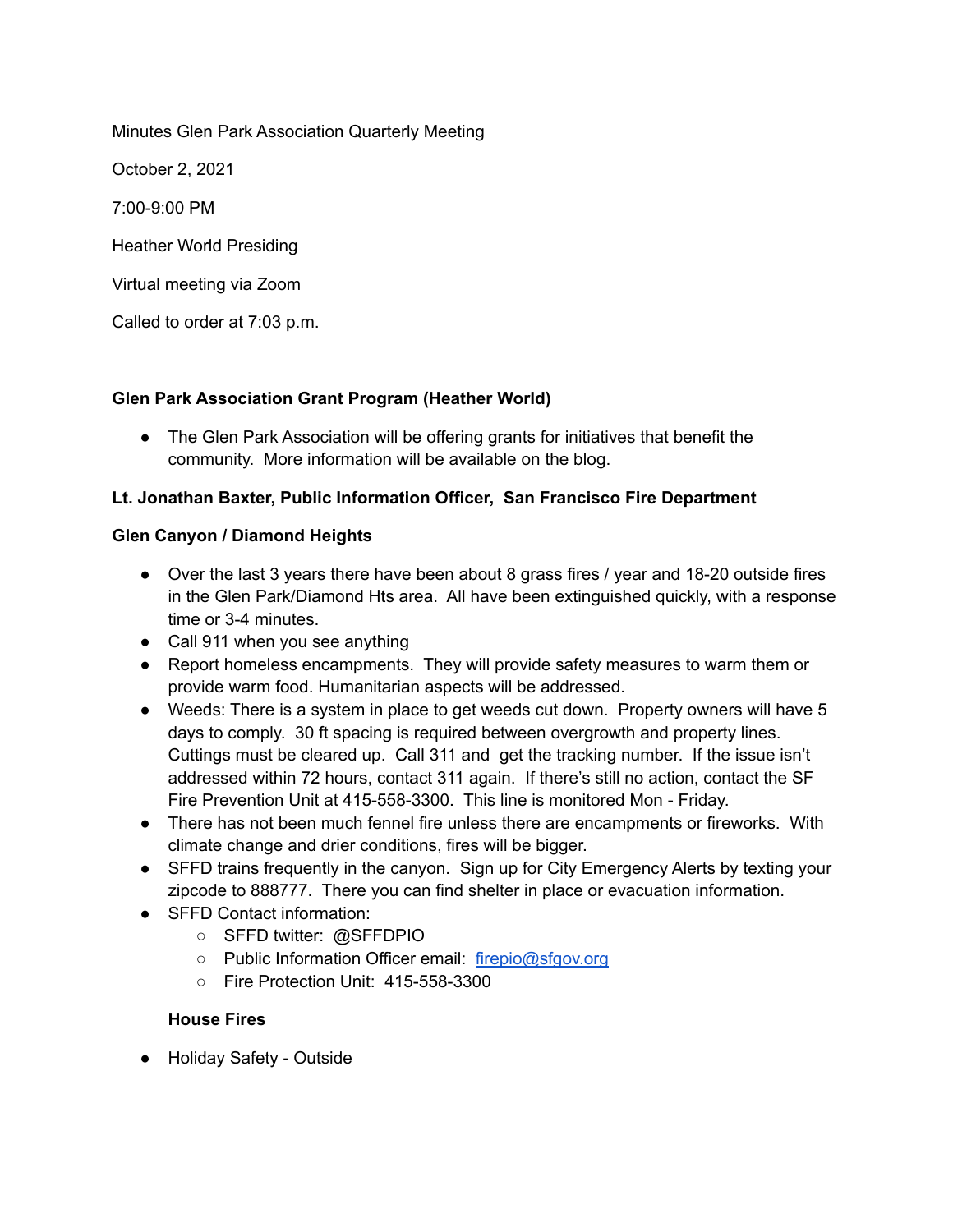- a. LED lights are best for outside decorations as they are not as hot. Avoid piggy backing lights together; use larger 100 - 125 foot lights that can plug directly into the outlet. Otherwise they can get too hot and cause fires. Call PG&E/SFFD if circuits blow.
- b. Personnel at hardware stores and Lowes, Home Depot and Cliffs can provide helpful information.
- c. Remove all weeds in gutters, water trees and bushes with lights and set on timers.
- Holiday Safety Inside
	- a. Avoid overloading outlets. Buy a circuit breaker cord and keep 1-2 feet away from walls and furniture. Shut them off when not in use.
	- b. Space heaters should be 3 ft away from anything flammable.
	- c. Water your tree
- Have working UL LIsted ABC Fire Extinguishers on hand.
- For more information:
	- a. sfgov/news/fire-safety-tips
	- b. Sf-fire.org

### **Neighborhood Beautification**

# ● **Greenway: Nicholas Dewar**

The Greenway is a project that was started by the GPA in 2012, and is now under the directions of the SF Parks Alliance. It is a pedestrian corridor and a green ribbon for wildlife, and is part of the crosstown trail. The greenway is about 1,000 feet long (Brompton to Burnside) and extends over about 1.5 acres. A dedicated team of volunteers has built and maintained the greenway, including planting oaks from acorns, weeding, watering, and will be planting native plants in the meadow between Lippard and Brompton. The work is providing even more habitats for wildlife. .

Work Parties are held on the first Saturday of every month from 9AM - 12N All volunteers are welcome!

Contact information: [greenway@glenparkassociation.org](mailto:greenway@glenparkassociation.org)

Donations for the continuing work can be made on the GPA website.

### **● Burnside Mural: Mary Szczepanik**